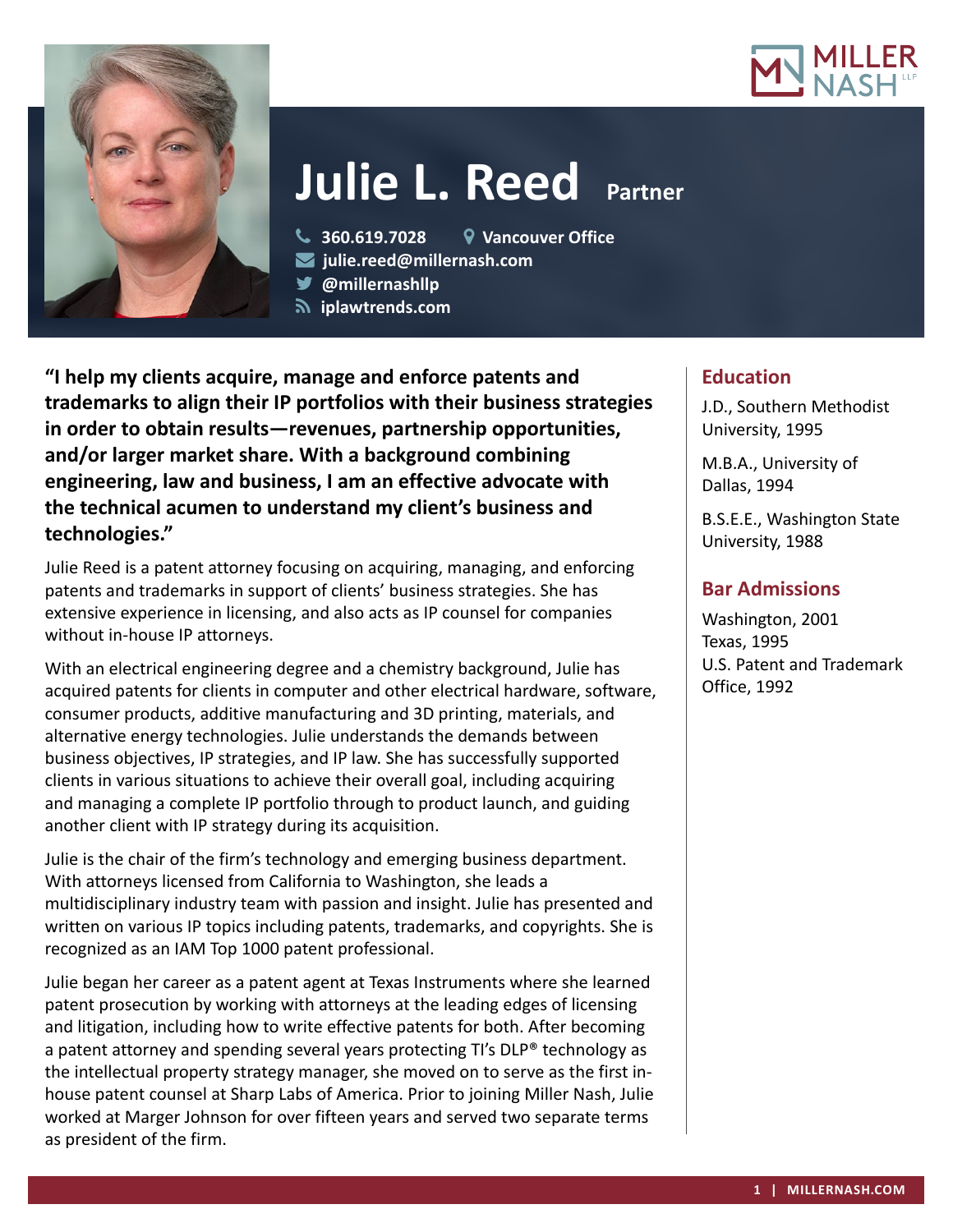

## **Professional Activities**

- Oregon Entrepreneurs Network
	- Sponsorship Committee, Member
- **F** Technology Association of Oregon, Member
- **EXECUTER EXECUTIVES Society, Member**
- American Intellectual Property Law Association
	- Patent Law Committee, Member
	- Women in IP Law Committee, Member
- Association of University Technology Managers
	- Western Region Meeting Planning Committee, Member
- Washington Women Lawyers, Member
- Washington State Bar Association, Member
- American Bar Association, Member
- Texas State Bar Association, Member

## **Representative Experience**

#### **2D-3D Printing/Additive Manufacturing**

- Building and managing a portfolio on additive deposition systems using robotic deposition heads to build parts for larger systems.
- Building and managing a portfolio on co-extrusion materials and systems that extrude multiple materials from one extrusion head.
- **Contributing to a large existing portfolio on inkjet controllers and waveforms.**

#### **AI & Machine Learning**

- Patent application on AI system for detecting hardware types (pending).
- Patent application on AI System for quality control of printing systems (pending).
- **Patent application on using AI to monitor and control issues in user responses.**

#### **Alternative Energy**

- Building a portfolio for printed/extruded battery technologies.
- Acquired patents on power converters for solar power systems.
- Acting as patent and trademark counsel for small company in solar-powered electronics and systems, acquired several patents and trademarks related to portable solar.

#### **Cannabis/Hemp/Agricultural**

- Acting as patent and trademark counsel for company that provides various coir-based products, acquired several patents and trademarks related to coir-based products.
- Maneuvered the current regulatory environment to successfully acquire trademarks for hemp seed producer.
- Filed several patent applications for hemp seed producer on breeding using DNA of hemp strains.

#### **Consumer Products**

- Acting as patent and trademark counsel for company selling consumer health care products, acquired patents and trademarks for their products.
- Acquired patents for individual inventors on a sporting good apparatus for ball sports.

#### **Electronics**

 Filed, prosecuted, and acquired many patents on electrical circuitry in the video processing, printing, lighting, memory, and test equipment areas, among many others.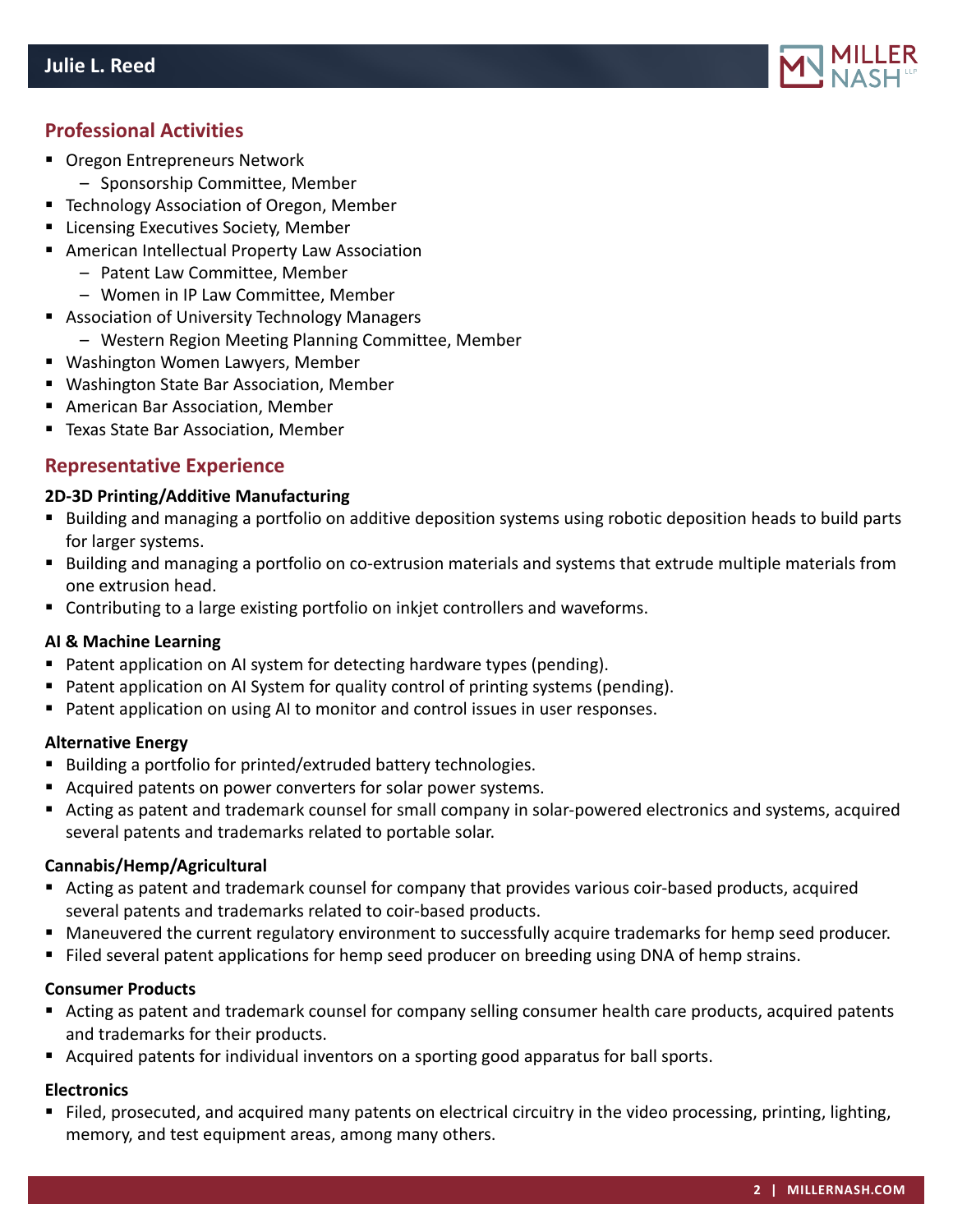

 Represented company having a motherboard architecture that expands and increases the speed of memory access, supporting the client from initial patent filings through the company's acquisition.

#### **Materials**

- Building and coordinating a portfolio of adhesives.
- Building and coordinating a portfolio of particle material formulations.
- **Managing strategy and building portfolio for polymer based materials.**

#### **Software**

- Acquiring patents for IoT company.
- Managed and prosecuted portfolio of virus and malicious communications monitoring system software for overseas company.
- Acquire patents for enterprise-tier database software for large company.

## **Publications**

- "New Program May Provide Patent Relief for Software," Miller Nash, *IP Law Trends* (Jan. 2022)
- "The Doctrine of Equivalents Rises from the Grave," American Bar Association, Section of Litigation Spring 2021 Volume 31, Issue 2 (June 2021)
- "USPTO Addresses Gender Inequality in the Patent Bar," Miller Nash Graham & Dunn, *IP Law Trends* (Mar. 2021)
- "It's Time To Fix The Patent System's Gender Problem," *Law360*, co-author (Mar. 2021)
- "Despite Discouraging Reports in Q2, Many Lawyers Secured New Business in Q3," *JD Supra*, quoted (Sept. 2020)
- "Stop Price Gouging Using Trademark Law? 3M Says Yes and Court Agrees," Miller Nash Graham & Dunn, *IP Law Trends* (May 2020)
- "Consider the Intellectual Property Aspects of Technology Transfers in the Higher Ed World," *Campus Legal Advisor*, coauthor (May 2019)
- "Intellectual Property Considerations When Making Things Public," Oregon Entrepreneurs Network, *OEN News* (Mar. 2019)
- "Patent Office to Software Developers," Vancouver Business Journal (Mar. 2019)
- "Before You Put That New Idea Out There . . ." *Vancouver Business Journal* (Nov. 2018)
- "How Will a Recent Supreme Court Patent Ruling Affect Your Entrepreneurial Business?" Oregon Entrepreneurs *Network E-Newsletter* (Aug. 2007)
- "State's Entrepreneurial Spirit Alive and Well," *Portland Business Journal* (Dec. 2006)
- "The Oregon Tale," *Entrepreneur* (Dec. 2006)
- "The Best Choice for Attorney is Someone Who is a Partner," *Portland Business Journal* (Oct. 2006)
- "Strong IP Portfolio Adds to Appeal of Buyout Targets," *Portland Business Journal* (Jan. 2006)
- "The Risks and Rewards of Amassing a Patent Portfolio," Oregon Entrepreneurs Forum, *Online Resource Library* (Fall/Winter 2005)
- "Legal Fees Out of Hand? Go 'in-house'," *Vancouver Business Journal* (Nov. 2005)
- "Roundtable on Collaborating for Excellence features Julie Reed, MJM attorney," *Oregon Business* (Oct. 2005)
- "Companies' New Mission: Squeeze Revenue From IP," *Portland Business Journal* (Apr. 2005)

### **Presentations**

- "IP Considerations for the Cannabis Industry," Winnebago County Bar, Virtual CLE (June 2022)
- "IP Strategy," TiE Seattle, 2022 TiE Entrepreneur Institute—Module 2 (June 2022)
- "Top 5 Tricky License Agreements," The Association of University Technology Managers, 2021 Western Region Meeting (Oct. 2021)